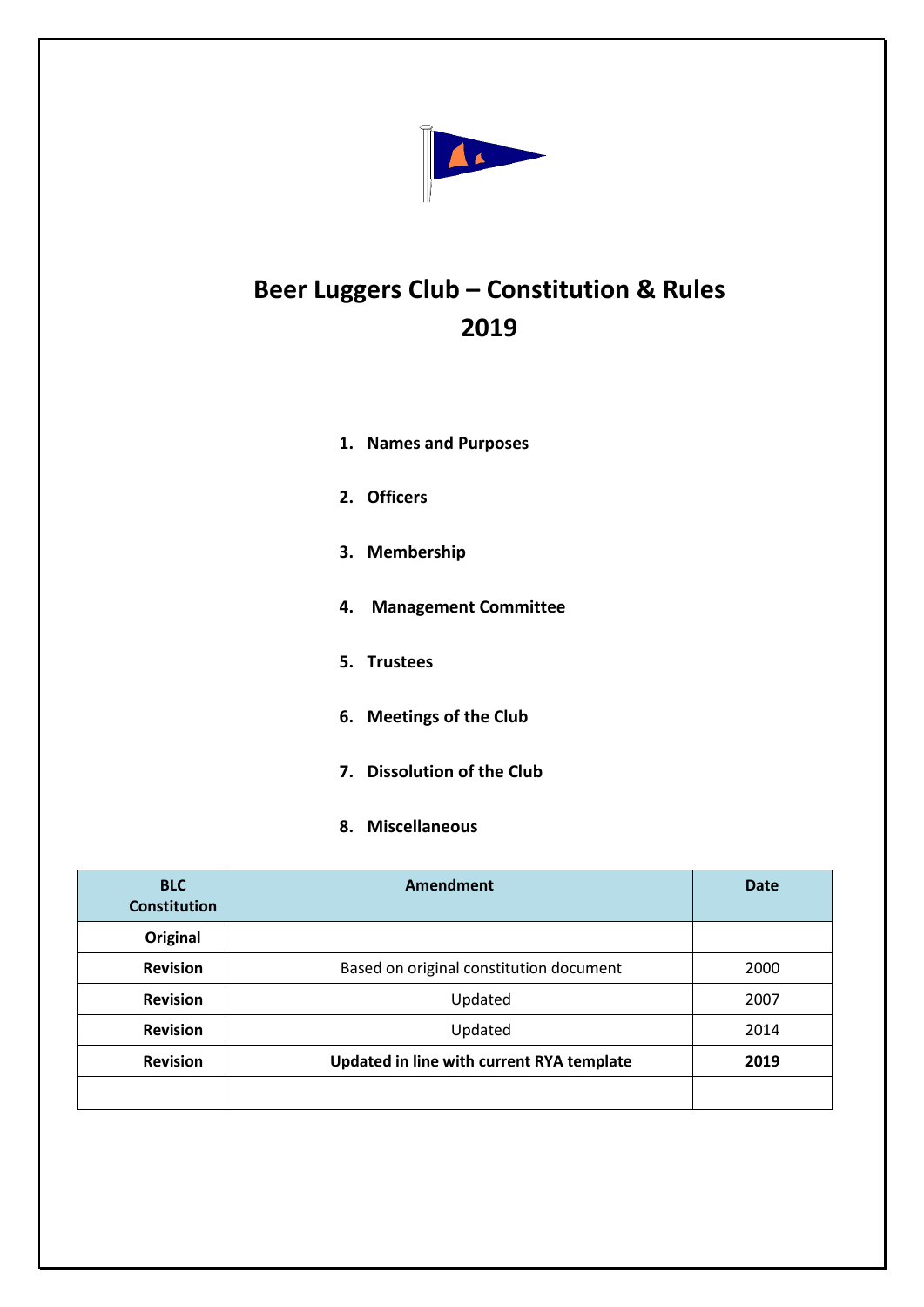

# **SECTION 1 - NAME AND PURPOSES**

**1**. The name of the Club shall be **'The Beer Luggers Club'** (hereinafter referred to in these rules as the Club). The burgee of the Club shall be a dark blue pennant bearing the motif of a dipping lug foresail and standing lug mizzen in tan.

**2**.The purposes for which the Club is formed are to promote interest in, and facilitate the sport and art of lugger racing; and to provide social and other facilities for members as may be from time to time determined.

# **SECTION 2 - OFFICERS**

# **Officers of the Club**

**3**. The Officers of the Club shall be Full members of the Club and shall consist of a President, Vice President, Commodore, Vice-Commodore, Secretary and Treasurer. Officers shall be elected at the Annual General Meeting in each year and shall hold office for one year, retiring at the termination of the Annual General Meeting in each year. All Officers of the Club shall be eligible for re-election.

# **4. The Secretary (and/or the Assistant Secretary) shall:-**

# **Duties of Secretary**

- (a) Keep a register of Club members' names and addresses;
- (b) Conduct the correspondence of the Club;
- (c) Keep custody of all Club documents;

(d) Keep full minutes of all meetings of the Club, the Committee and such sub-Committees which shall be confirmed and signed by the appropriate Chairman upon the agreement of the Club, the Committee or sub-Committee at the next following meeting of the Club, the Committee or sub-Committee;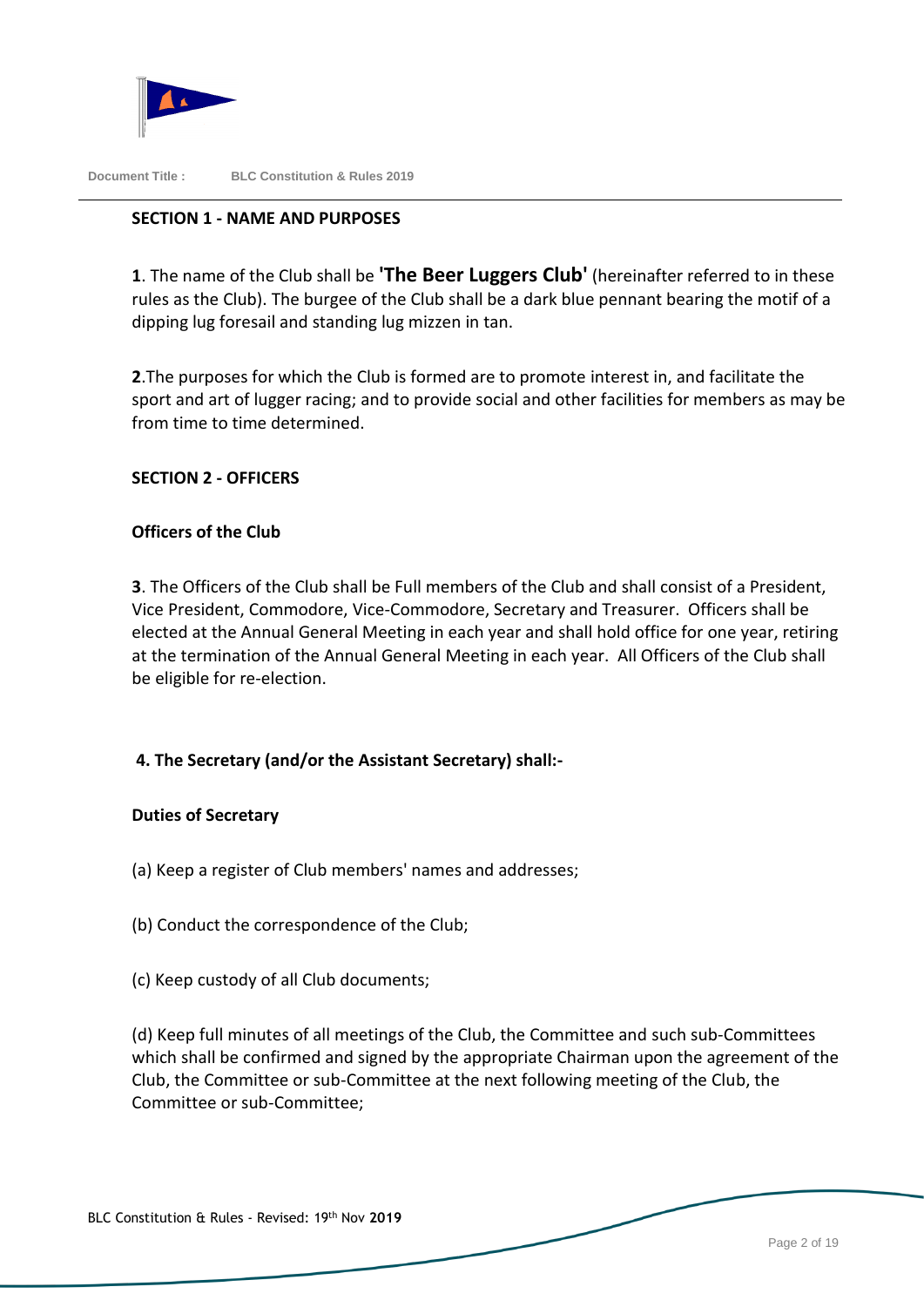

(e) Administer such insurance policy or policies as may be needed fully to protect the interests of the Club, its Officers and its members;

(f) Under guidance of the committee maintain contact with the Club's Legal Advisor to ensure that the Club's affairs are managed in accordance with current law.

(g) Maintain any such certificates or registrations, and complete any such non-financial returns, as may be required by law.

# **5. The Treasurer shall:-**

# **Duties of Treasurer**

(a) Cause such books of account to be kept as are necessary to give a true and fair view of the state of finances of the Club.

(b) Cause all returns as may be required by law in relation to such accounts to be rendered at the due time.

(c) Prepare an Annual Income & Expenditure account and Balance Sheet as at 31st October in each year and cause such Balance Sheet (and accounts as necessary) to be reviewed at least once annually and shall thereafter cause the same to be exhibited to the Club membership at least fourteen days before the date of the Annual General Meeting.

Present the Annual Balance Sheet to the Club at its Annual General Meeting.

# **6. The Reviewers shall:-**

# **Duties of Reviewer / Auditor**

(a) Be appointed at the Annual General Meeting in each year, and shall preferably be two appropriately experienced/qualified members of the Club other than the Treasurer or Committee members;

(b) The Reviewers shall review the accounts of the Club when called upon to do so and shall give such certificate of assurance as to the accuracy of the said accounts as shall be required by law or by the Committee;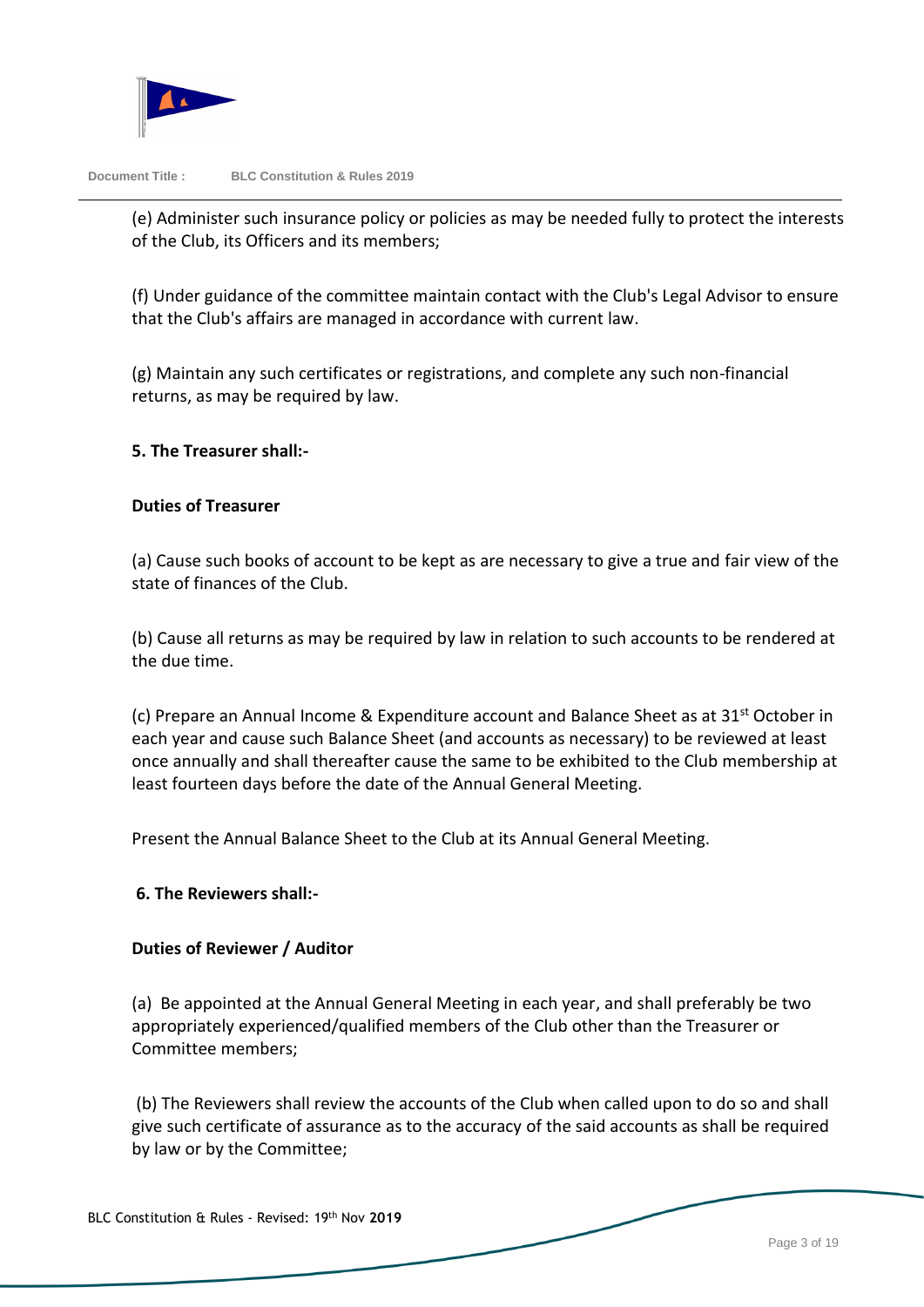

(c) If either unwilling or unable to act, inform the Committee who shall appoint a substitute to hold office until the termination of the next Annual General Meeting.

# **SECTION 3 - MEMBERSHIP**

# **Categories and votes of Membership**

**7.** There shall be the following categories of membership with power to vote at all meetings of the Club as indicated hereunder.

**A FULL MEMBERSHIP** - which expression shall include one or two cohabiting adults and all children within their guardianship under eighteen years of age on 1st January in the current year. The family unit shall have one vote per unit exercisable by either adult.

**A JUNIOR MEMBER** - being a person who, on 1st January in the current year, is under the age of eighteen, shall have no vote.

**A STUDENT/JUNIOR ADULT MEMBER** - being a person who, on 1st January in the current year, is between the age of eighteen and twenty-five and is in full time education, shall have one vote.

**AN HONORARY MEMBER** - who shall have no vote.

**A TEMPORARY MEMBER** - who shall have no vote. The Commodore shall have power to grant temporary membership in any one season to any visitor/s he considers fit without need to go to committee

No member may use the Club premises, or any of the facilities of the Club until forty-eight hours have elapsed from the date of posting of notice of election.

#### **Rights and privileges of Members**

**8. The rights and privileges of each category of membership shall be as follows:-**

**A FULL MEMBERSHIP** shall have the full use of all the Club facilities.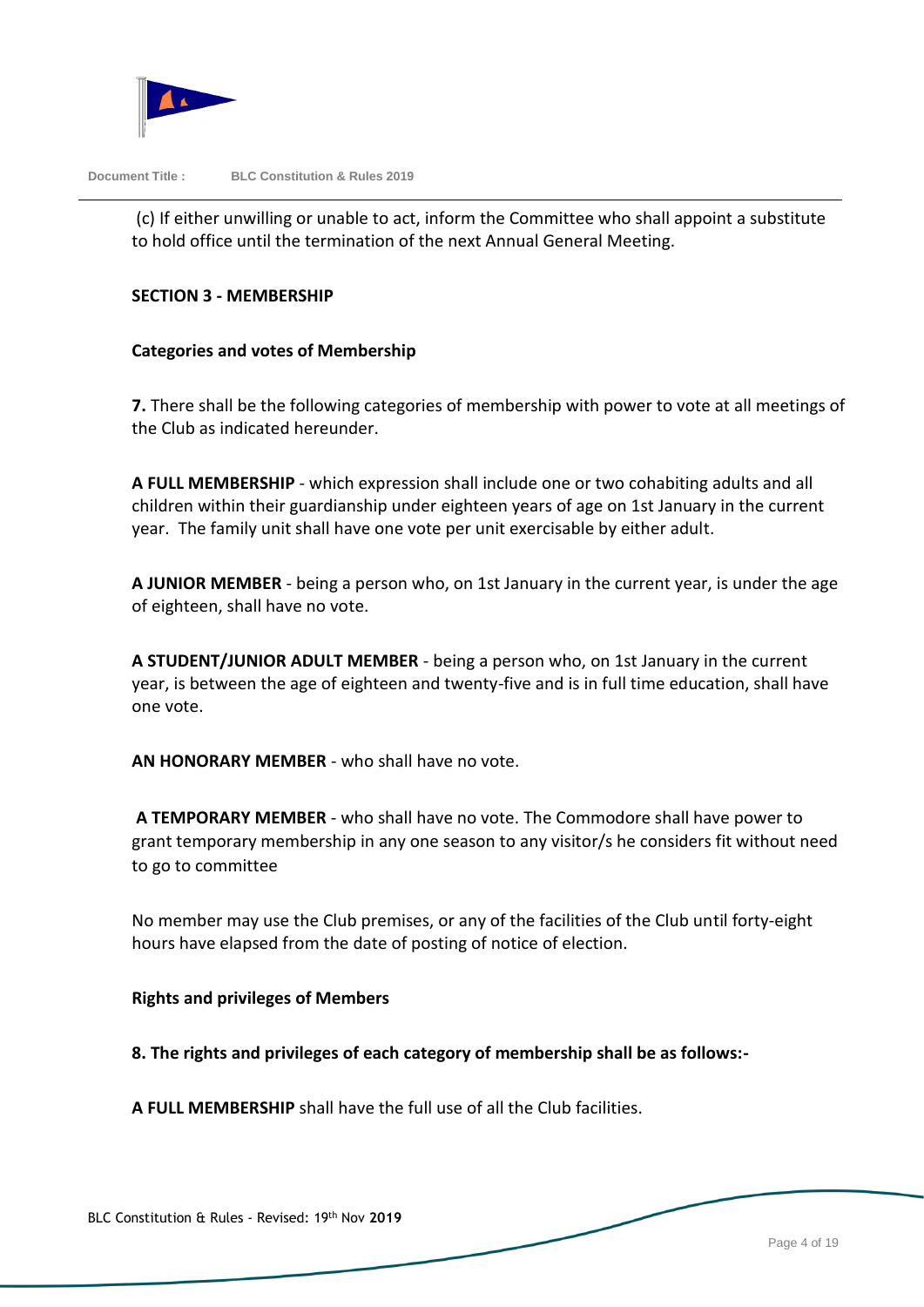

**A JUNIOR MEMBER** shall have the full use of all Club facilities subject only to Rule 46.

**A STUDENT/JUNIOR ADULT MEMBER** shall have the full use of all Club facilities.

**AN HONORARY MEMBER** shall have the full use of all Club facilities.

**A TEMPORARY MEMBER** (which expression may include members of another RYA recognised Club or organisation) shall have the full use of Club facilities but:-

a) Shall have no right to enter Club races or regattas unless specifically authorised by the Secretary or Committee.

b) Shall have no right to take any part in the management of the Club.

c) Is deemed to have notice of and impliedly undertakes to comply with the Club Rules and any Byelaws or Regulations as if he or she were a member of the Club and so far as the said Rules, Byelaws and Regulations may be deemed to apply to such Temporary Member.

d) Shall be liable to be expelled from the Club premises or to be prohibited from using the Club facilities if, in the opinion of the Secretary, he or she shall not have reasonably complied with the above conditions.

e) Candidates for membership shall have no privileges whatsoever in relation to the use of the Club or premises.

# **Membership and Subscription Fee**

**9.** The rate of Subscription fee for each category of Membership shall be proposed by the Committee to the members at the Annual General Meeting in each year. Any proposed changes shall be approved by a majority of those present and entitled to vote and shall become operative on the first day of April in the year following. The current rate of Subscription fee shall be promulgated to the membership following the AGM.

(a) Membership of the Club shall be open to anyone interested in the sport of sailing Luggers on application regardless of sex, age, disability, ethnicity, nationality, sexual orientation, religion or other beliefs. Membership may however be limited according to available facilities on a non-discriminatory basis.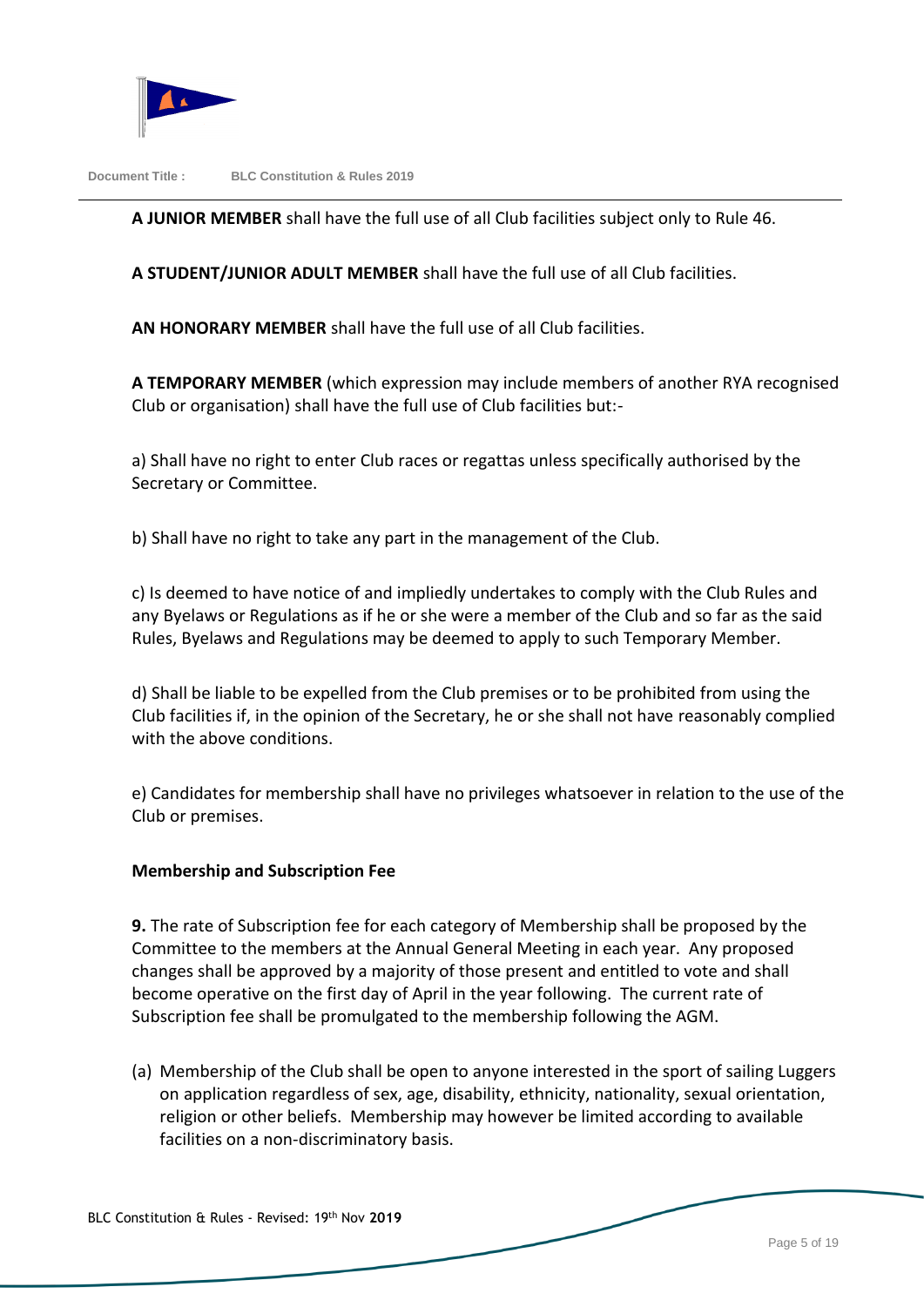

(b) Membership subscriptions will be kept at levels that will not pose a significant obstacle to people participating.

(c) The Club Committee may refuse membership or, subject to Rule 17, remove it, only for good cause such as conduct or character likely to bring the Club or sport into disrepute. Appeal against refusal of membership may be made to the members.

(d) Any member who has not paid his subscription by 1st April shall be requested in the name of the committee to pay the same within 14 days and if his subscription is not paid by 31st May his name may be removed from the list of members by the committee. A member's name may be restored at the discretion of the committee

# **Members shall also make the following annual payments :-**

(a) An annual boat permit fee of such a sum as the Committee shall from time to time prescribe which shall entitle a member to sail his or her own boat on the water controlled by the Club (Race fee and BLC Beach Space fee).

(b) All members shall pay their first annual subscription upon election to the Club and thereafter on the first day of January in each year. Provided that a member elected after the first day of June in any year shall pay half the annual subscription applicable for that year and that a member elected after the first day of November in any year shall not be required to pay any subscription in respect of the year of election, but shall pay, on election the annual subscription in respect of the year following election.

# **Members' duty to provide an up to date address**

**10.** Every member shall furnish the Secretary with an up-to-date address which shall be recorded in the Register of Members and any notice sent to such address shall be deemed to have been duly delivered.

# **Application for membership**

**11.** An application for membership shall be in the form from time to time prescribed by the Committee, and shall include the name, address, and occupation of the applicant.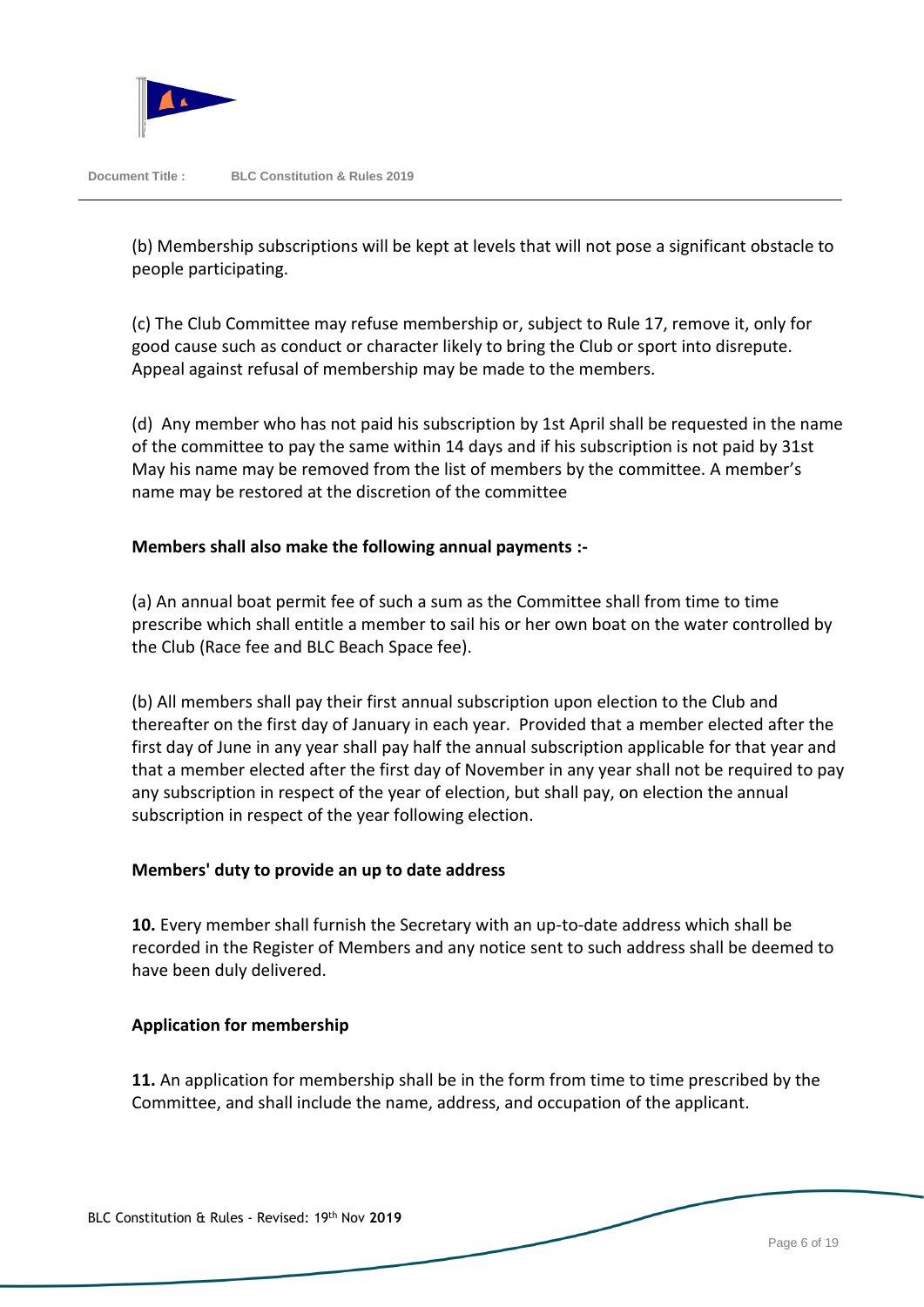

# **Election of Members**

**12.** Every candidate for membership shall be nominated by one member and seconded by another member and his name and address and any other particulars the committee may require shall be sent to the Honorary Secretary. The applicant's membership will then be ratified at the next meeting of the committee, or quorum of the committee to include the Commodore.

# **Payment of Fees upon Election**

**13.** Upon election, an applicant shall pay, within one calendar month, such fees as shall be requested. In default of such payment, the election shall be void unless sufficient cause for delay be shown.

# **One year's temporary absence of member**

**14.** A member who, for any reason, anticipates inability to use the Club or its facilities for the whole of any one year shall be excused payment of the annual subscription and other annual fees provided that notice in writing is given to the Secretary before the last day of November in the previous year. A member wishing to be re-instated during the year in question shall pay such portion of the annual subscription as the Committee shall require.

# **Retirement of a member**

**15.** A member desirous of retiring from membership shall give notice in writing to the Secretary before the last day of November and shall not then be liable to pay the subscription for the following year.

A member who retires in accordance with this Rule shall not be entitled to have any part of the annual membership fee or any other fees refunded.

# **Arrears of Subscription**

**16.** The Committee may cancel, without notice being given, the membership of any member whose annual subscription and other annual fees are more than three months in arrears provided that the Committee may, at its discretion, re-instate such member upon payment of arrears. No member whose annual payment is in arrears may enter any Club event or regatta or vote at any meeting.

BLC Constitution & Rules - Revised: 19th Nov **2019**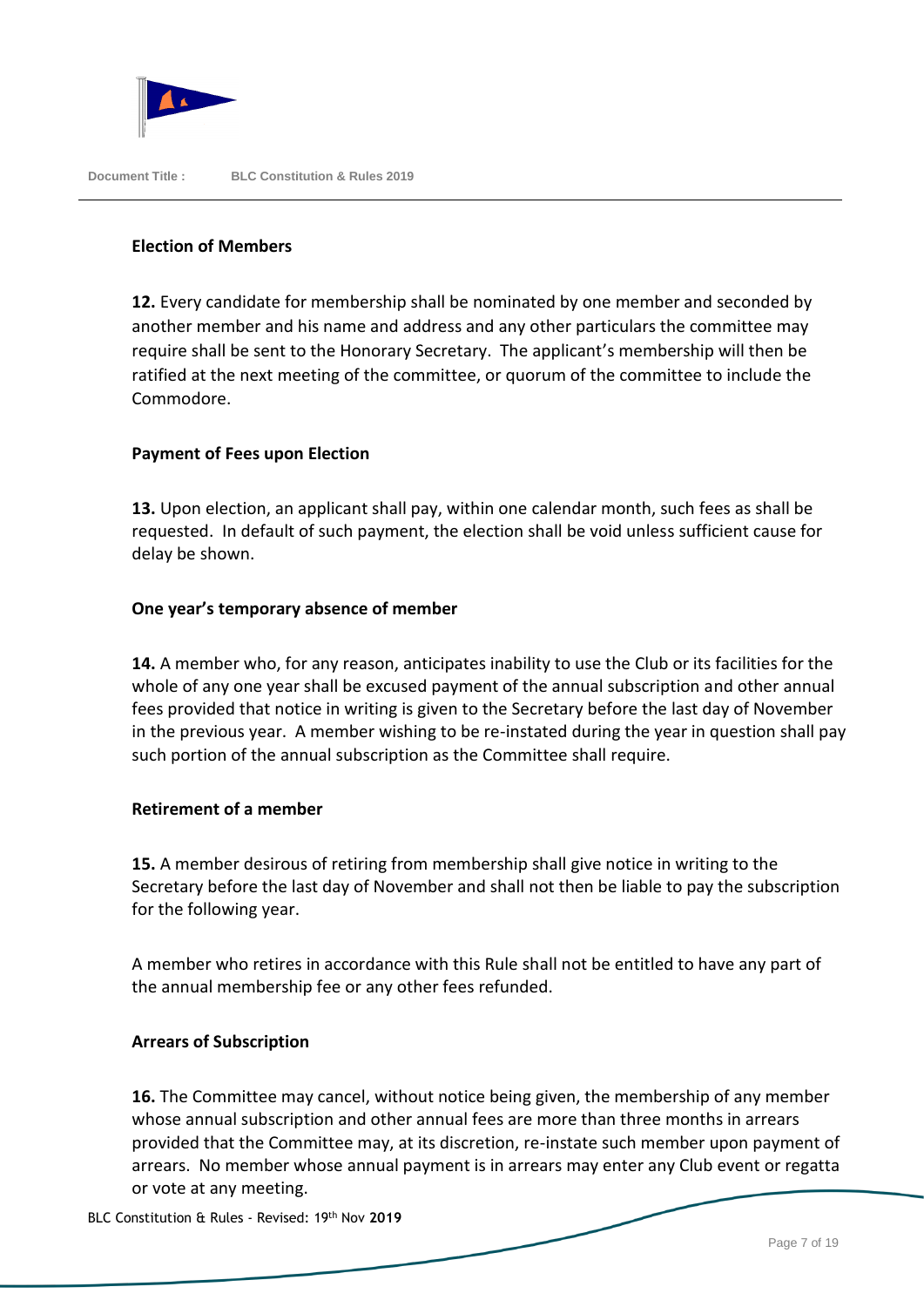

# **Conduct of Members**

#### **Under-taking by members to comply with rules**

**17.** Every member, upon election and thereafter, is deemed to have notice of, and undertakes to comply with, the Club Rules and any Byelaws and Regulations of the Club.

#### **Disciplinary action against members**

**18.** Any breach of Rule 17 or any conduct which, in the opinion of the Committee, is either unworthy of a member or otherwise injurious to the interests of the Club, shall render a member liable to disciplinary action by the Committee, which may include suspension for a specified period of time or expulsion.

Before taking such disciplinary action against a member, the Committee shall call upon such member for a written explanation of the member's conduct and shall give the member full opportunity of making explanation to the Committee, or of resigning.

A Resolution to apply any sanction shall be carried by a simple majority vote by those members of the Committee present and voting on the Resolution.

Upon suspension/expulsion the member/former member shall not be entitled to have any part of the annual membership fee refunded and must return any Club or external body's trophy or trophies held forthwith.

Upon expulsion of a member, the Committee may dispose of the former member's boat in accordance with Rule 67.

#### **Guests in the Club**

**19.** N/A – no premises held by the Club

# **Damage to Club property**

**20.** A member shall not knowingly remove, injure, destroy or damage any property of the Club and shall make restitution for the same if called upon to do so by the Committee or by the Secretary upon the instructions of the Committee.

BLC Constitution & Rules - Revised: 19th Nov **2019**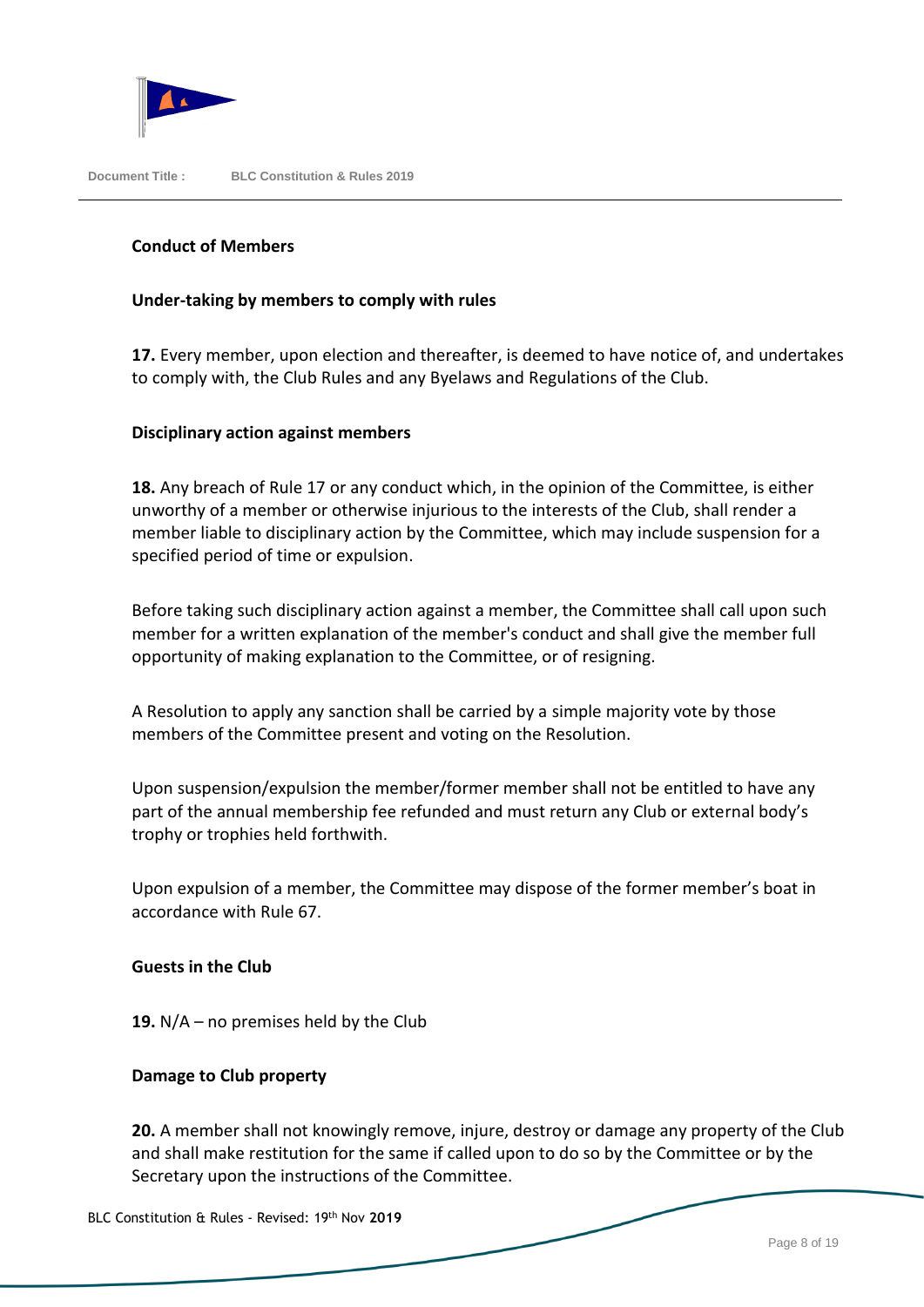

#### **Exhibiting of notices**

**21.** A member shall not cause any communication in whatever form to be exhibited on Club notice boards or premises without permission of the Secretary.

#### **Settlement of Accounts**

**22.** N/A - no premises held by the Club

#### **Suggestions**

**23.** All suggestions shall be forwarded to the Secretary for review by the committee at the next meeting.

#### **Complaints**

**24.** Complaints of any nature relating to the management of the Club premises shall be addressed in writing to the Secretary.

#### **Members of other RYA Clubs**

**25.** A member of any Club affiliated to the Royal Yachting Association will be welcomed to participate in Club activities and encouraged to join BLC as outlined in Section 3.

#### **Competitors in Club races**

**26.** N/A - no premises held by the Club

#### **Power to expel those admitted under rules 25 and 26 hereof**

**27.** N/A - no premises held by the Club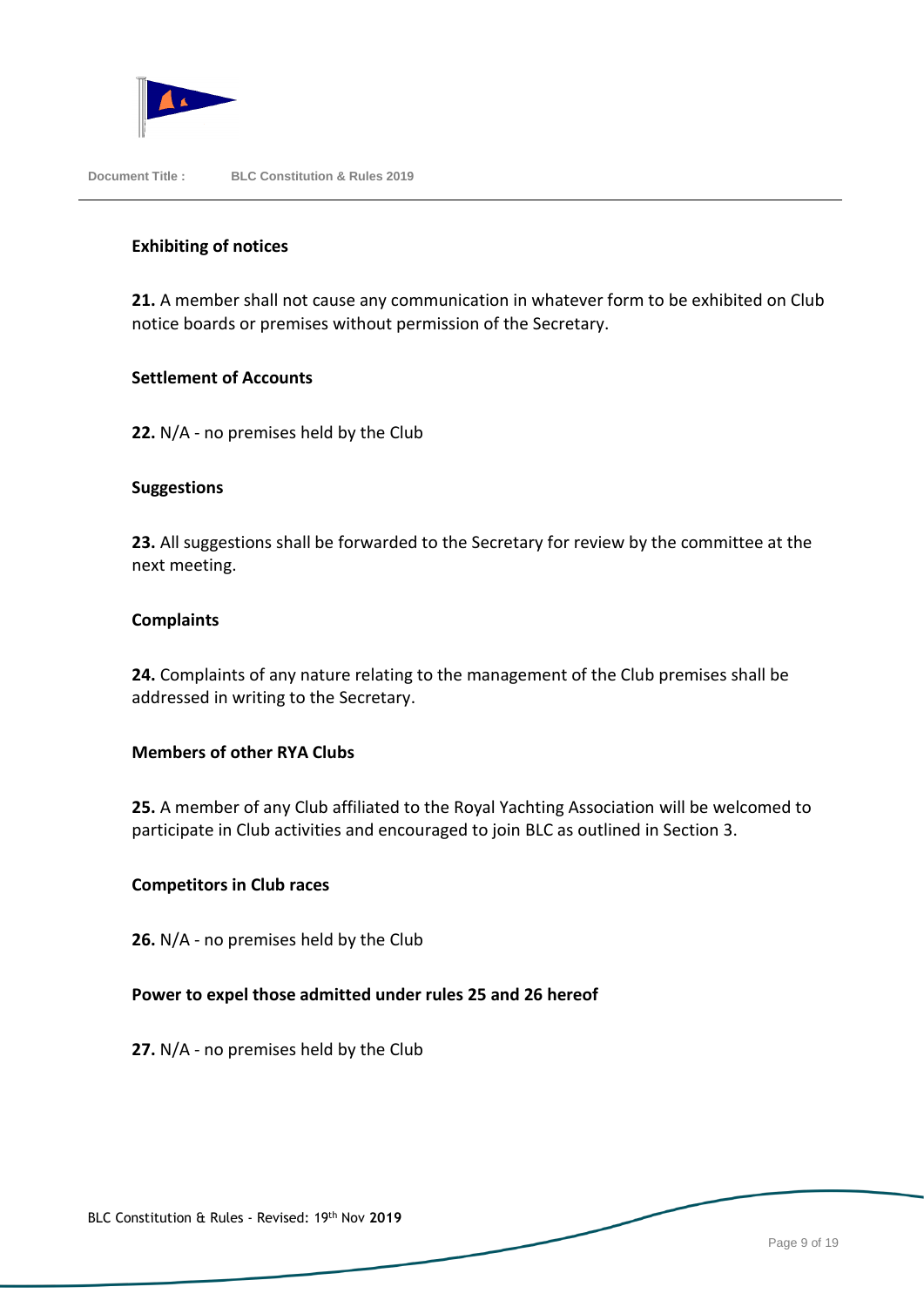

# **Limitation of Club liability**

**28.** All references to the Club in this Rule shall mean each and every individual member of the Club from time to time.

Members are bound by the following Rule which shall also be exhibited prominently to the membership:-

Members of the Club may use any of the facilities belonging to the Club, entirely at their own risk and impliedly accept:-

(a) The Club will not accept any liability for any damage to or loss of property belonging to members.

(b) The Club will not accept any liability for personal injury arising out of the use of the Club facilities, either sustained by members or caused by the said members whether or not such damage or injury could have been attributed to or was occasioned by the neglect, default or negligence of any of them, the Officers, Committee, Trustees or Servants of the Club.

(c) The club shall not be liable for any accident during sailing events and members taking part in any event organised by the club do so at their own risk.

# **SECTION 4 - MANAGEMENT COMMITTEE**

# **Constitution of Committee**

**29.** The Management Committee (herein referred to as 'the Committee') shall consist of the Officers ex officio, and not less than five Full Members elected at the Annual General Meeting each year to hold office until the termination of the next following Annual General Meeting.

# **Retirement of members of the Committee**

**30.** N/A - other than notification of retirement in writing to the Secretary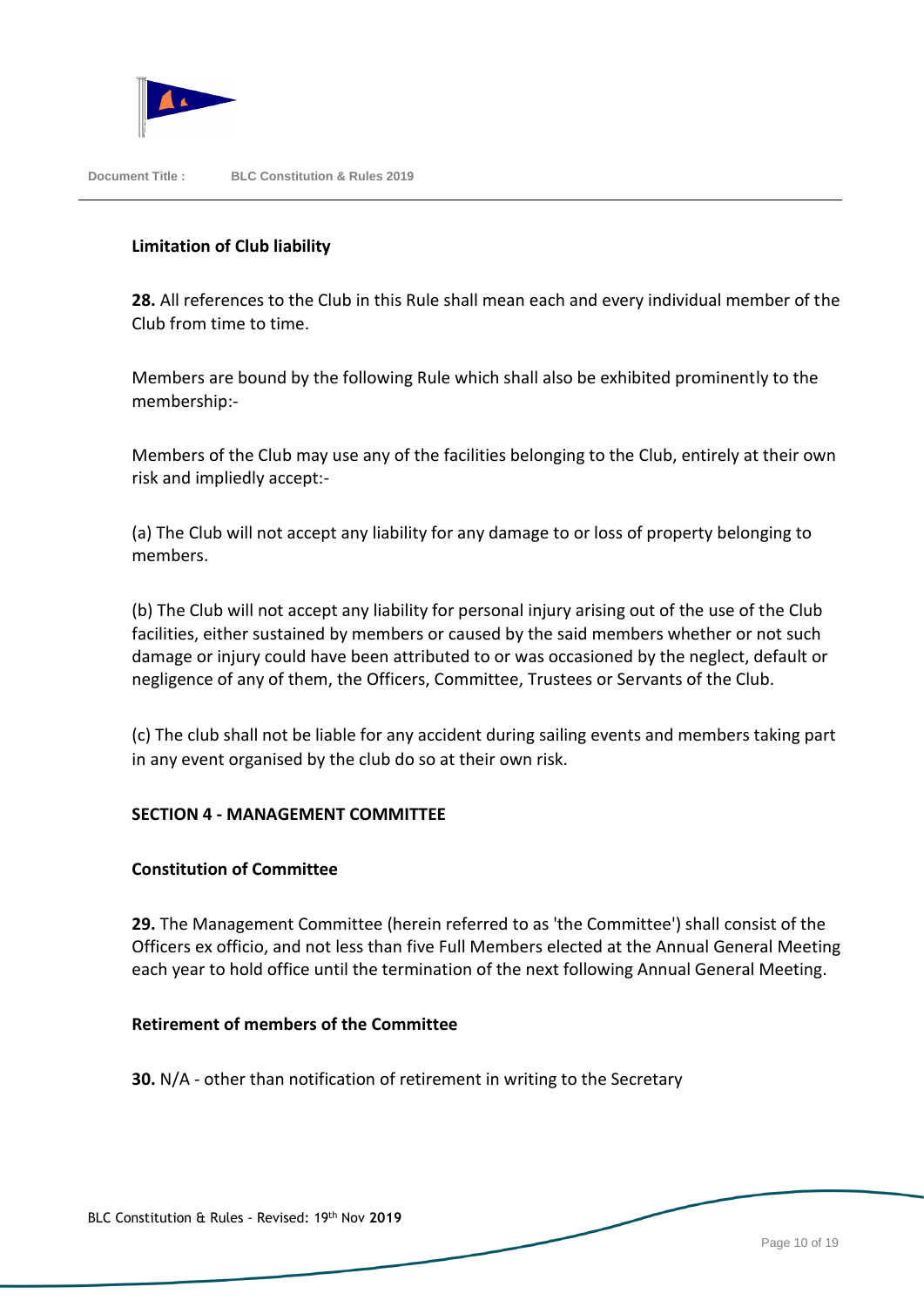

# **Candidates for election to Committee**

**31.** Any candidate for election to the committee shall have been a fully paid up member of the club for at least 12 months. Further, every member standing for the committee, whether new or retiring shall be nominated or re-nominated, proposed and seconded by members of the club in writing and such nomination shall be in the hands of the Honorary Secretary at least 24 hours before the date of the AGM. Each candidate so nominated shall then be individually elected at the AGM.

# **Election of Committee by ballot**

**32.** If the number of candidates for election is greater than the number of vacancies to be filled then there shall be a secret ballot.

# **No contest for election**

**33.** If the number of candidates for election is equal to or less than the number of vacancies to be filled then all candidates shall be deemed to be elected if two thirds of those present at the Annual General Meeting, and entitled to vote, vote in favour of such election.

In the event of the ballot failing to determine the members of the Committee because of an equality of votes the candidate or candidates to be elected from those having an equal number of votes shall be determined by lot.

# **Casual vacancy**

**34.** If, for any reason, a casual vacancy shall occur, the Committee may co-opt a Full member to fill such a vacancy until the next following Annual General Meeting.

# **Retiring Commodore**

**35.** A retiring Commodore shall serve as a member of the Committee in the year immediately following his retirement and shall have no vote.

# **Committee Meetings**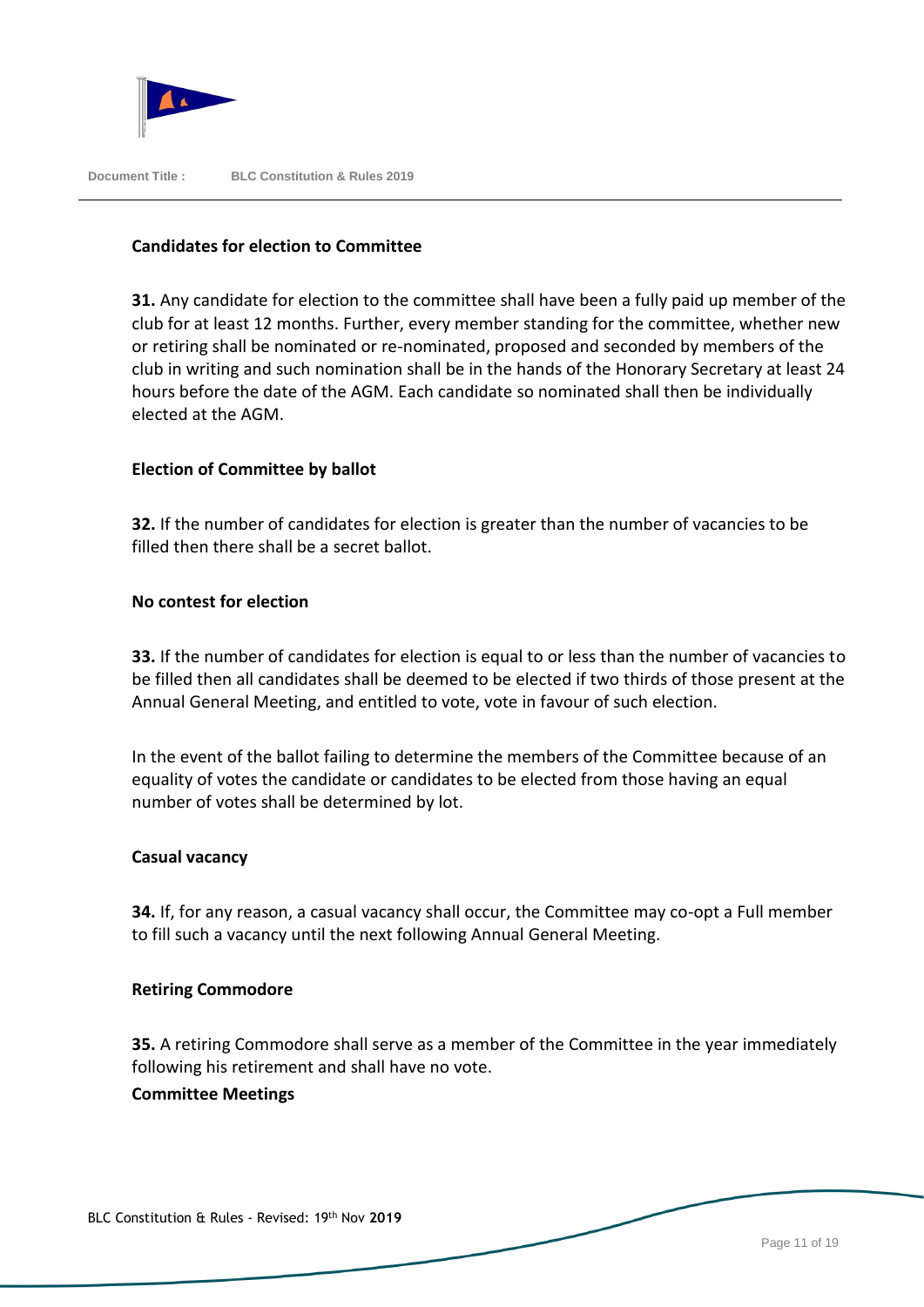

**36.** The Committee shall aim to meet at least every three months making such arrangements as the conduct, place of assembly and holding of such meetings as it may wish. The Commodore or in his absence a Chairman elected by those present shall preside.

#### **Voting at Committee**

**37.** Voting (except in the case of a resolution relating to the expulsion of a member) shall be by show of hands. In the case of equality of votes the Commodore or Chairman (as the case may be) shall have a second and casting vote.

#### **Quorum**

**38.** Five members personally present shall form a quorum at a meeting of the Committee.

#### **Powers of the Committee**

#### **Management of Club by Committee**

**39.** The Committee shall manage the affairs of the Club according to the Rules and shall cause the funds of the Club to be applied solely to the purposes of the Club or for a benevolent or charitable purpose nominated by General Meeting.

In particular the Committee shall ensure that the property and funds of the Club will not be used for the direct or indirect private benefit of members other than as reasonably allowed by the Rules and that all surplus income or profits are re-invested in the Club.

#### **Appointment of sub-Committees**

**40.** The Committee may appoint such sub-Committees as it may deem necessary and may delegate such of its powers as it may think fit upon such terms and conditions as shall be deemed expedient and/or required by the law. Such sub-Committees shall consist of such members of the Committee or of the Club as the Committees may think fit. Officers of the Club shall be ex officio members of all such sub-Committees.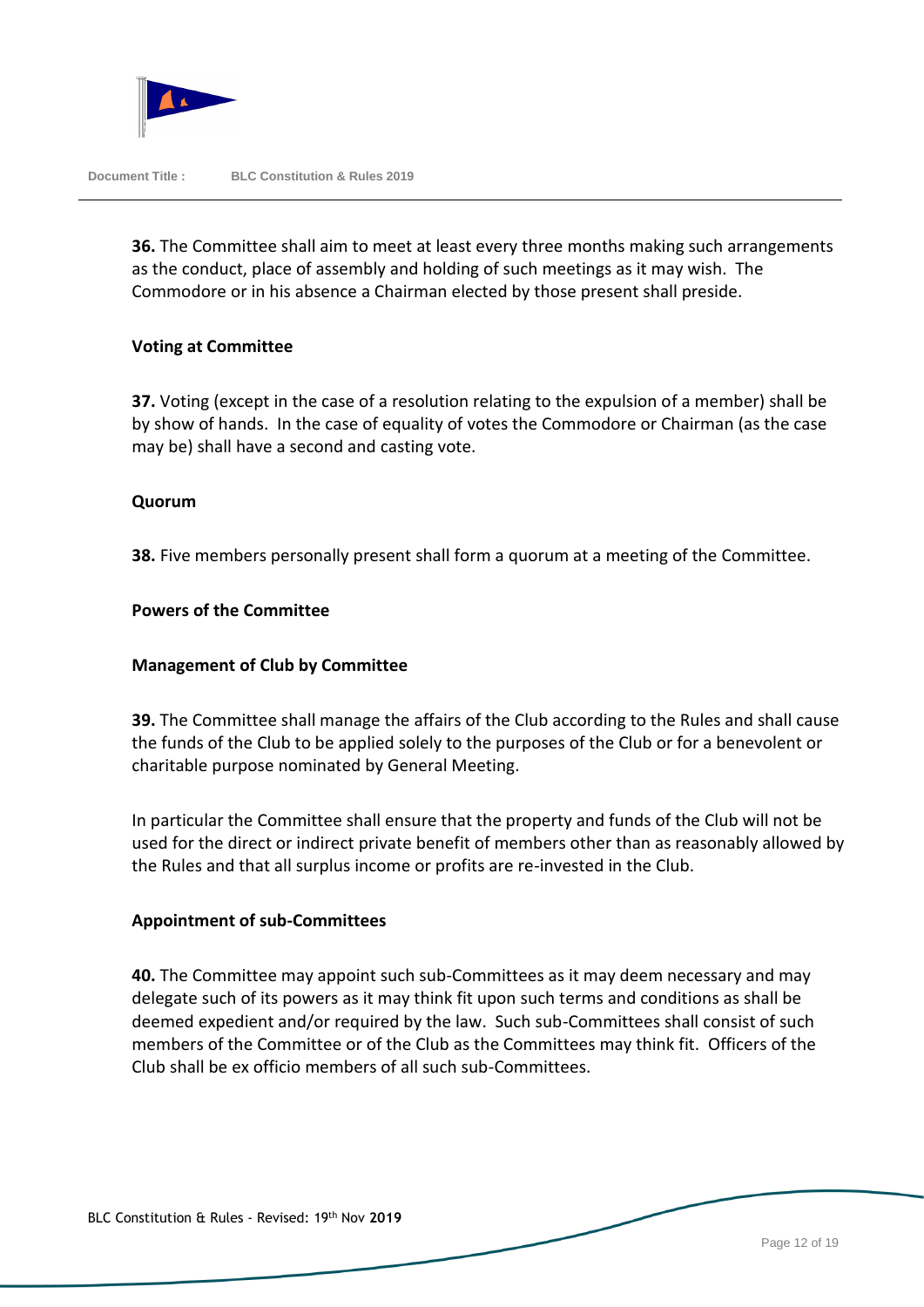

# **Disclosure of interest to third parties**

**41.** A member of the Committee, of a sub-Committee or any officer of the Club, in transacting business for the Club, shall disclose to third parties that he is so acting.

# **Limitation of Committee's authority**

**42.** The Committee, or any person or sub-Committee delegated by the Committee to act as agent for the Club or its members, shall enter into contracts only as far as expressly authorised, or authorised by implication, by the members. No one shall, without the express authority of the membership in General Meeting, borrow money or incur debts on behalf of the Club or its membership.

# **Members' indemnification of Committee**

**43.** In pursuance of the authority vested in the Committee by members of the Club, members of the Committee shall be indemnified by the members of the Club out of the assets of the Club from and against any liability, costs, expenses or payments whatsoever which may be properly incurred or made by them or any one of them in the exercise of their duties on behalf of the Club wherever the contract is of a duly authorised nature or could be assumed to be of a duly authorised nature and entered into on behalf of the Club.

Should the assets of the Club be insufficient to satisfy such liability, costs, expenses or payments the Committee shall be entitled to a personal indemnity from the individual members of the Club.

The limit of any individual member's indemnity in this respect shall be a sum equal to one year's subscription at the then current rate of that category of membership unless the Committee has been authorised to exceed such limit by a General Meeting of the Club.

# **Contractual Liability**

**44.** The Committee shall endeavour to ensure that the following clause is incorporated in every contract, lease, licence or other agreement entered into by the Committee and/or Trustees of the Club, as appropriate.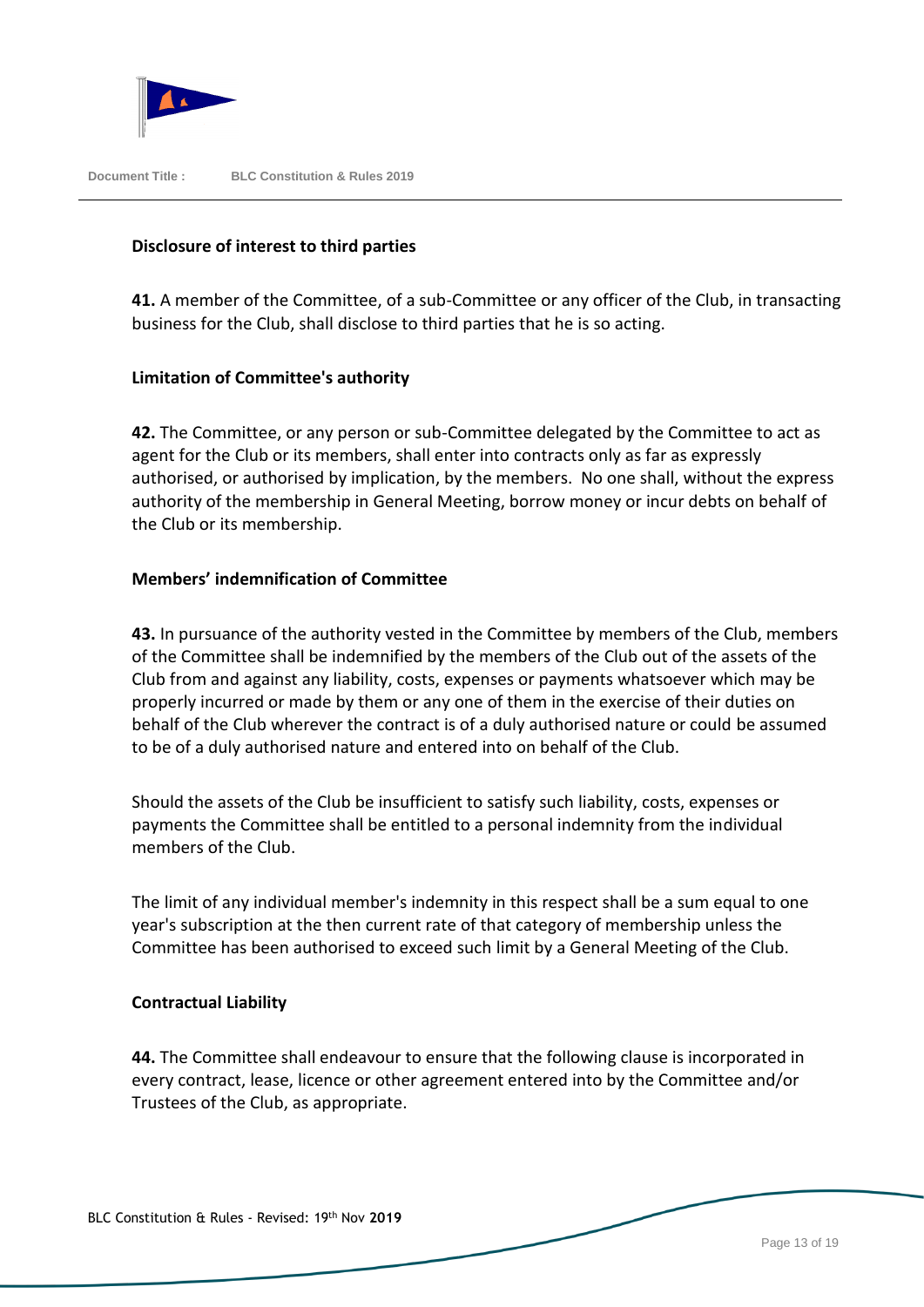

*"The liability of the Committee/Trustees for the performance of any contractual or other obligation undertaken by them on behalf of the Club shall be limited to the assets of the Club."* 

# **Nomination of Honorary Members by Committee**

**45.** The Committee may nominate for election at an Annual General Meeting such Honorary Members as the Committee may think fit. The total of such Honorary Members shall not, however, at any time, exceed ten per cent of the total number of members.

The election of Honorary Members shall be put to the vote at the Annual General Meeting each year and such Honorary Members shall be duly elected if two thirds of those present, and entitled to vote, vote in favour of election.

**46. to 49.** N/A – Applies to clubs with licenced premises.

# **SECTION 5 – TRUSTEES**

# **Number of and terms of reference**

**50.** There shall be at least three Trustees of the Club who shall be appointed from time to time as necessary by the Committee of the Club from among Full or Honorary Members who are willing to be so appointed.

A Trustee shall hold office for a maximum term of 50 years, or until he shall resign by notice in writing given to the Committee or until a resolution removing him from office shall be passed at a meeting of the Committee by a majority comprising two-thirds of the members present and entitled to vote.

# **Property of Club vested in Trustees**

**51.** All the property of the Club, including land and investments, shall be held by the Trustees for the time being, in their own names so far as it is necessary and practicable, on trust for the use and benefit of the Club. In the event of the death, resignation, or removal from office of a Trustee, the Committee shall nominate a new Trustee in his place, and shall as soon as possible thereafter take all lawful and practicable steps to procure the vesting of all Club property into the names of the Trustees as constituted after such nomination.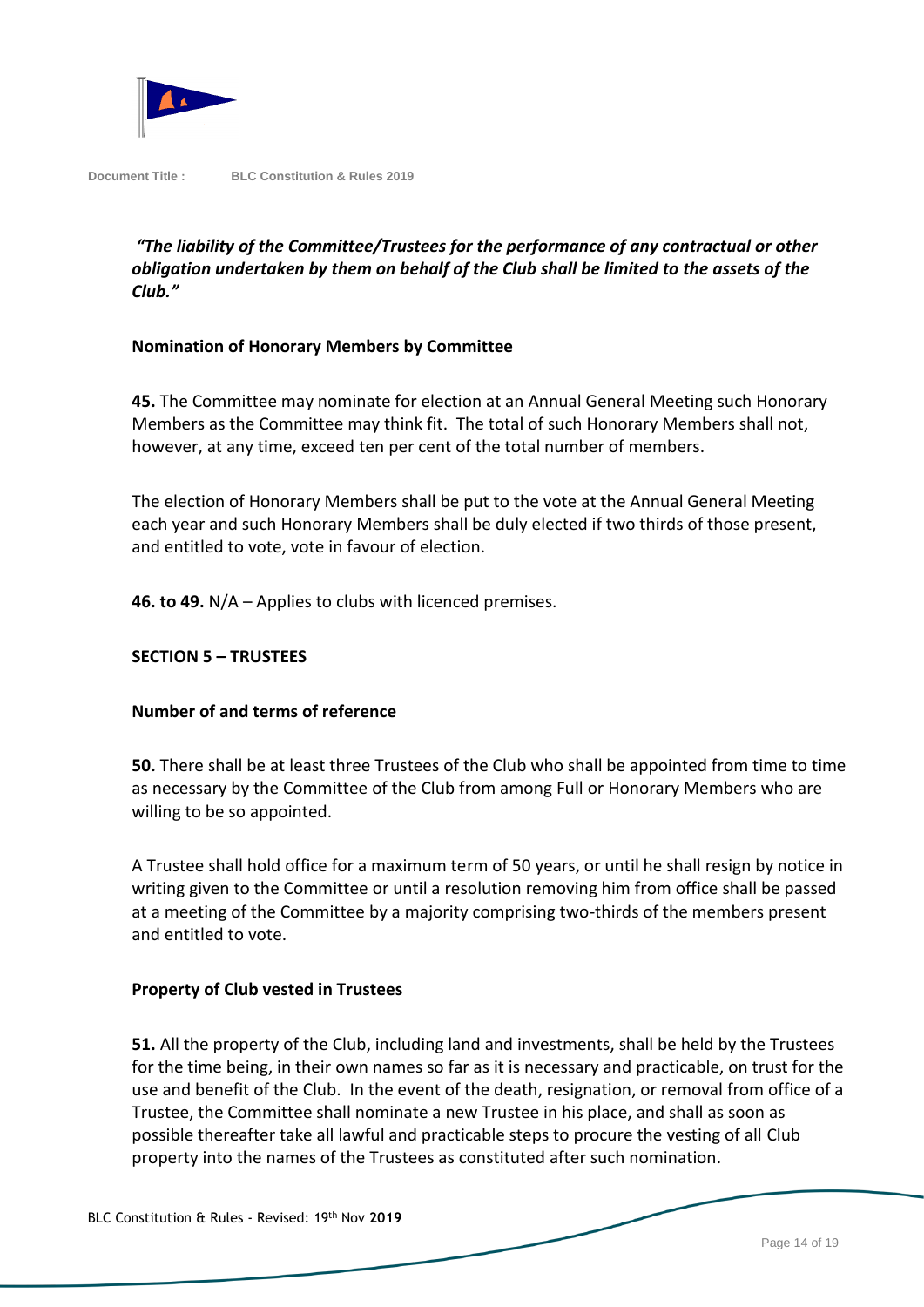

For the purpose of giving effect to any such nomination, the Secretary for the time being is hereby nominated as the person to appoint new Trustees of the Club within the meaning of Section 36 of the Trustee Act 1925 and he shall by Deed duly appoint the person or persons so nominated by the Committee.

#### **Powers of Trustees**

**52.** The Trustees shall in all respects act, in regard to any property of the Club held by them, in accordance with the directions of the Committee and shall have power to sell, lease, mortgage or pledge any Club property so held for the purpose of raising or borrowing money for the benefit of the Club in compliance with the Committee's directions (which shall be duly recorded in the Minutes of the proceedings of the Committee) but no purchaser, lessee or mortgagee shall be concerned to enquire whether any such direction has been given.

# **Indemnity of Trustees from Club**

**53.** In pursuance of the authority vested in the Trustees by the members of the Club, the Trustees shall be indemnified by the members of the Club out of the assets of the Club from and against any liability, costs, expenses or payments whatsoever which may be properly incurred or made by them or any one of them in the exercise of their duties or relation to any property of the Club vested in them, or in relation to any legal proceedings, or which otherwise relate directly or indirectly to the performance of the functions of a Trustee of the Club.

Should the assets of the Club be insufficient to satisfy such liability, costs, expenses or payments the Trustees shall be entitled to a personal indemnity from the individual members of the Club. The limit of any individual member's indemnity in this respect shall be a sum equal to one year's subscription at the then current rate of that category of membership unless the Trustees have been authorised to exceed such limit by a General Meeting of the Club.

# **SECTION 6 - MEETINGS OF THE CLUB**

# **Annual General Meeting**

**54.** An Annual General Meeting of the Club shall be held each year in the month of November on a date to be fixed by the Committee. The Secretary shall at least fourteen days before the date of such meeting post or deliver to each member notice hereof and of the business to be brought forward thereat.

BLC Constitution & Rules - Revised: 19th Nov **2019**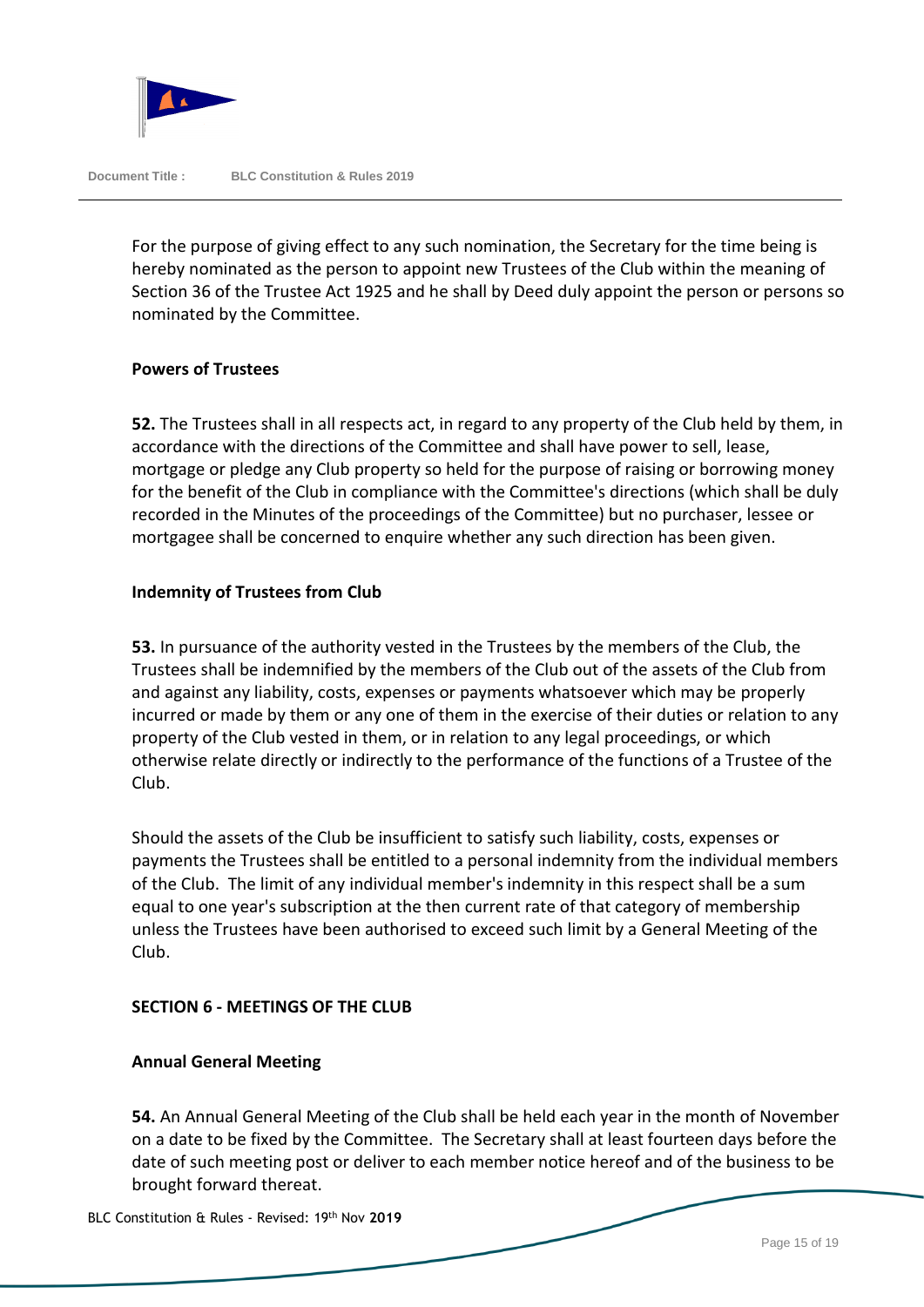

# **Business at Annual General Meeting**

**55.** No business, except the passing of the Accounts and the election of the Officers, Committee, Trustees and Reviewers, and any business that the Committee may order to be inserted in the notice convening the meeting shall be discussed at such meeting unless notice thereof be given in writing by a member entitled to vote to the Secretary at least 24 hours before the date and time of the Annual General Meeting.

# **Special General Meeting**

**56.** The Committee may at any time, upon giving fourteen days' notice in writing, call a Special General Meeting of the Club for any special business, the nature of which shall be stated in the summons convening the meeting, and the discussion at such meeting shall be confined to the business stated in the notice sent to members.

# **Special General Meeting upon request of members**

**57.** The Committee shall call a Special General Meeting upon a written request addressed to the Secretary by at least 12 Full Members. The SGM must be called within 21 days of a request. The Committee shall give fourteen days' notice in writing of any such Special General Meeting. The discussion at such meeting shall be confined to the business stated in the notice sent to members.

#### **Chairman at Meetings**

**58.** At every meeting of the Club the President or the Commodore or, in their absence, a Chairman elected by those present shall preside.

#### **Quorum at Meetings**

**59.** Fifteen members entitled to vote and personally present shall form a quorum at any meeting of the Club.

#### **Entitlement to vote at Meetings**

**60.** Only Full members shall vote at any meeting of the Club. Other members may attend but are not entitled to vote.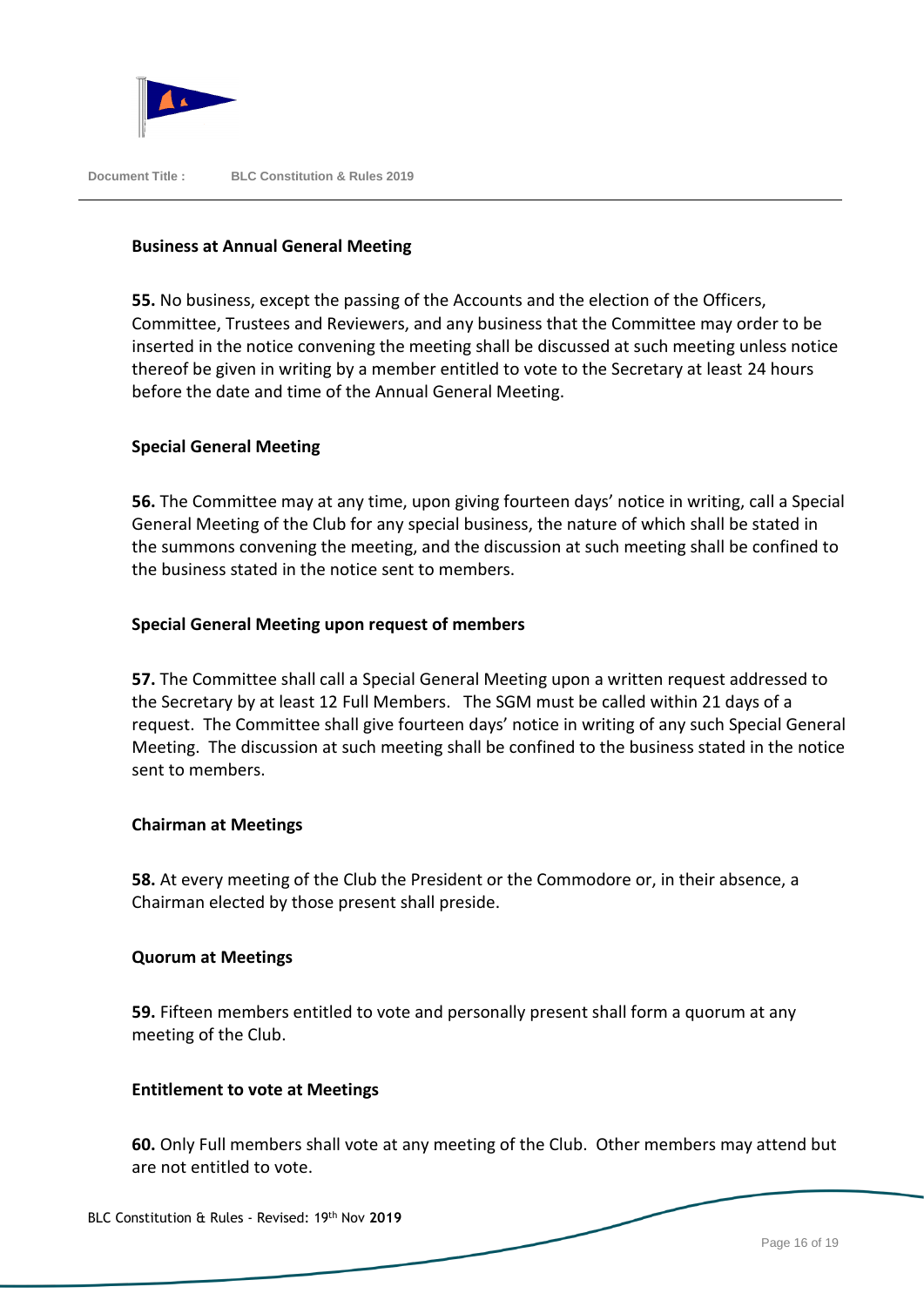

#### **Voting at Meetings**

**61.** Voting, except upon the election of members of the Committee, shall be by show of hands.

# **Equality of Votes**

**62.** In the case of an equality of votes the Chairman shall have a second or casting vote, on any matter other than the election of members of the Committee.

#### **Voting on Rule Change**

**63.** On any resolution properly put to a meeting of the Club relating to the creation, repeal or amendment of any Rule, Byelaw or Regulation of the Club such Rule, Byelaw or Regulation shall not be created, repealed or amended except by a majority vote of at least two-thirds of those present and entitled to vote.

#### **SECTION 7 - DISSOLUTION OF THE CLUB**

#### **Dissolution of the Club**

**64.** If, upon the winding up or dissolution of the Club, there remains after the satisfaction of all its debts and liabilities any property whatsoever, the same shall not be paid to or distributed amongst the members of the Club. The Committee shall dispose of the net assets remaining to one or more of the following:

- (i) to a charity and/or
- (ii) to another Club with similar sports purposes

# **SECTION 8 - MISCELLANEOUS**

#### **Affiliate Clubs**

**66.** N/A - no premises held by the Club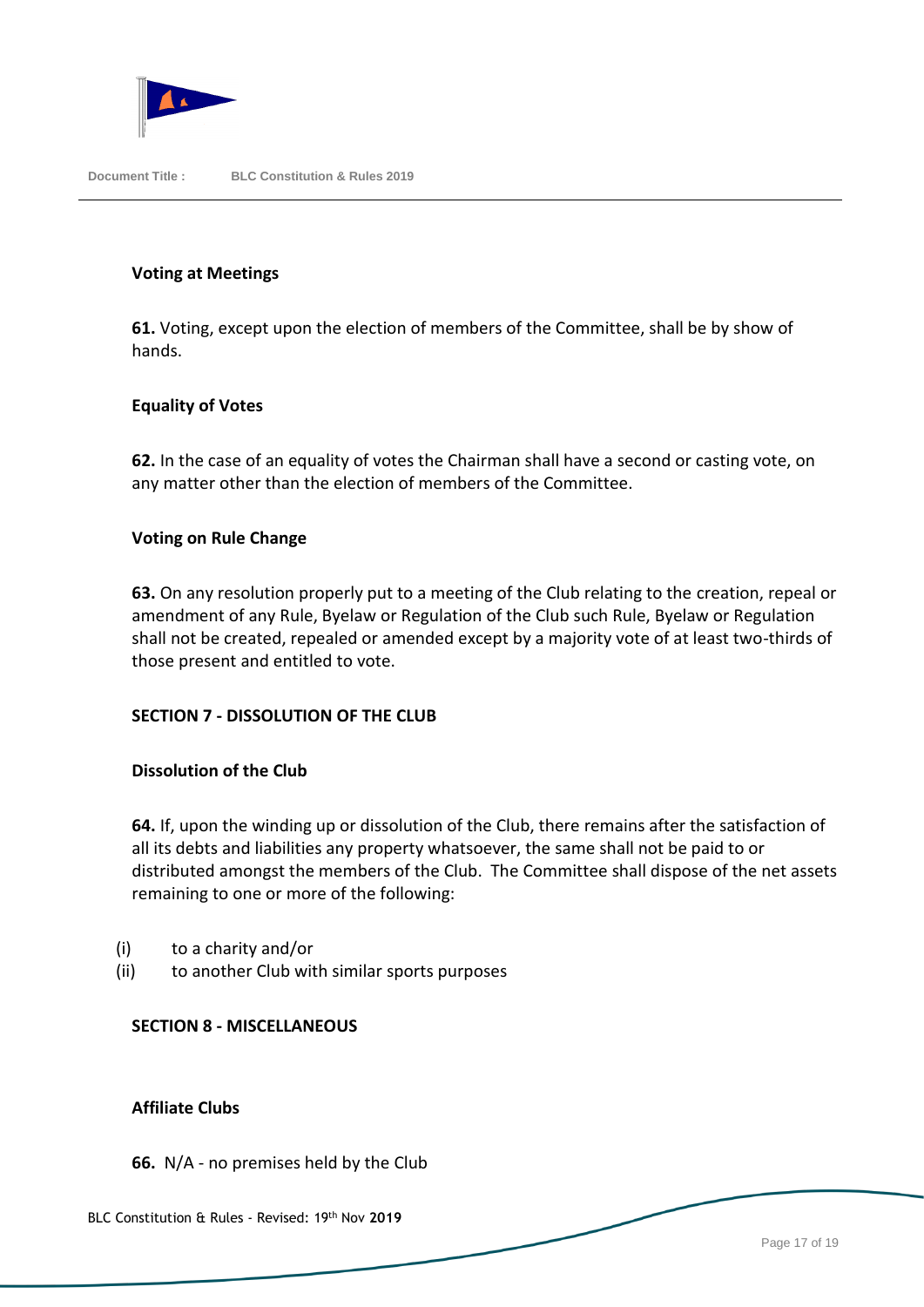

#### **Abandoned Boats**

**67.** If, at any time, any fees payable to the Club by any member or former member (whether by way of arrears of subscription or facilities fees, beach fees or otherwise) shall be one month or more in arrears and a boat, the property of a member or former member remains upon the Club premises one month or more after the club has given the member or former member notice to remove the vessel then the member or former member shall remove the boat from the beach immediately. If the member or former member fails to remove the boat then the Committee may:-

(a) Move the boat without being liable for any loss or damage to the vessel howsoever caused.

(b) Give three months' notice in writing by registered post to the member or former member at his last known address as shown in the Club Register and thereafter sell the boat and deduct any monies due to the Club from the net proceeds of sale before accounting for the balance (if any) to the member or former member.

(c) Alternatively, if the boat is unsaleable, after giving notice in writing as aforesaid, dispose of the boat in any manner the Committee may think fit and deem the cost of doing and any arrears as aforesaid to be a debt owing to the Club by the member or former member.

(d) The Club reserves the right to charge storage for the boat until such time as the owner collects the boat or until notice has been served under Rule (b) above.

# **PROVIDED ALWAYS THAT:-**

Proper evidence is available to show that all reasonable steps have been taken to trace a member or former member and that, when and if the boat is sold, if the Club is unable to account to the member or former member for the balance of the proceeds of sale pursuant to Rule (b) above then the balance of the proceeds of sale shall be placed upon bank deposit account and retained against the eventuality of a claim by the owner (whether he be the said member or former member or otherwise) for a period of six years.